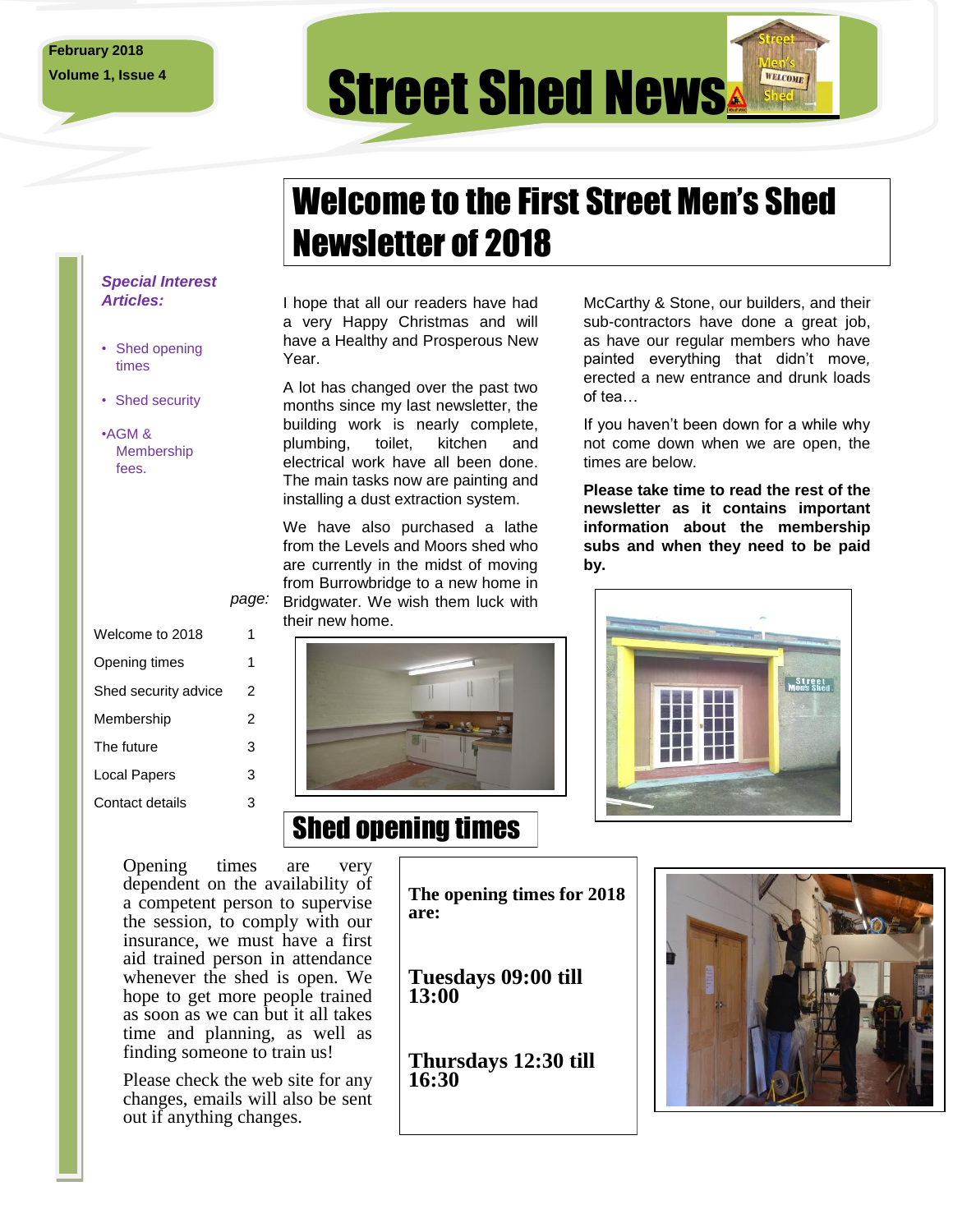

### SEASONAL ADVICE FROM THE A&S POLICE CRIME REDUCTION **OFFICER**

With Spring hopefully 'around the corner', many of us will be thinking about getting back into our gardens. So have a look at the security of your shed or outbuildings.

• Before upgrading locks or fitting alarms have a look at the shed structure first. Is it sound or are parts a bit rotten? Is the roof secure? Is the door and door frame still sound?

There's no point upgrading locks or fitting alarms if the thief can kick through a weakened door panel or lift an insecure roof.

• When upgrading your locks and hinges use 'clutch screws' or coach bolts as fixings as these cannot be undone.

• Double up on the door shackle and hasp with one fitted a third of the way up and the second a third of the way down from the top of the door. The hinges can then be reinforced with hinge pins.

• Choose closed shackle padlocks preferably with a 'Sold Secure' rating. These are more resistant to attack than conventional padlocks.

If your shed or outbuilding has a window, be sure to cover the inside so that the thief cannot see in and see what's available to steal. Opaque film applied to the inside works well here, it also makes the window more difficult to break. Consider fitting laminated glass or steel security mesh – or both.

### Membership

The membership is looking healthy with around 50 names on our contact list, what we need from the membership now is the first year's

**The Subs are set at £24 a year which will be confirmed at our first AGM.** 

**From the AGM all members who have not yet completed a membership form and paid their subs for the year March 2018 to March 2019 will need to do so by the 31st March 2018.**

Those who have not done so by this date will be removed from the unpaid members list and will stop receiving Emails from the shed. The prompt payment of the subscription is to ensure that we meet our monthly outgoings, rent, utilities etc.

This does not apply to those regular members who paid their subs in September their membership will run until September 2018



If someone does manage to gain access to your shed, make life difficult for them by:

Chaining everything together with a heavy duty chain and padlock.

If the shed has a concrete base, consider a ground anchor and chain your mower and bikes to this. You can now get wall anchors; they strengthen the structure of the shed considerably.

Mark everything with your post code. 'Damage' mark if necessary – make it less attractive to the thief.

• Always consider registering any property that has a serial number with

[www.immobilise.com](http://www.immobilise.com/)

#### **Session Charges**

The session charge of £3 for a 4 hour session will be collected at the start of the session and donations are asked for to go towards tea/coffee etc.